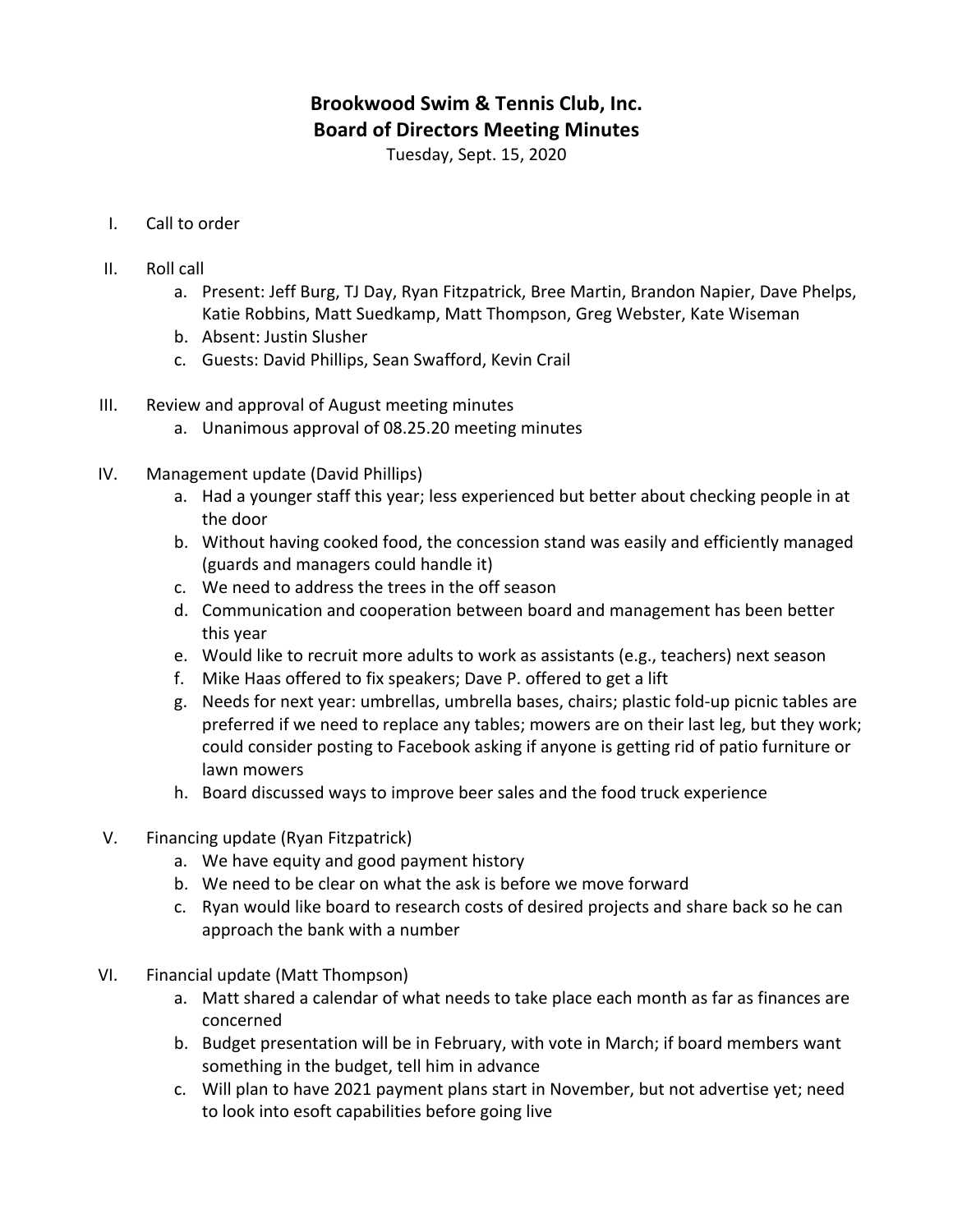- d. Might want to consider having new board members start in September; would require a vote to change the bylaws
- VII. Off-season services
	- a. Discussed cable and dumpster services in off season; will cancel dumpster and just call for service as needed; Ryan will talk to folks who use club in off season about covering cable costs
- VIII. 2021 Pre-season considerations (Matt Thompson)
	- a. Matt shared a list of pre-season considerations for board to review (see addendum)
	- b. Don't need to address all of these considerations this year, but being proactive about these items will make things easier when we are open
- IX. Insurance policy presentation (Kevin Crail)
	- a. We have \$1 million liability coverage, which covers all of our actions as a board; we have a \$2 million umbrella
	- b. We have \$500,000 on the property—the pump house building, main building, fencing; he'll get quotes on covering the pool itself for board to consider
	- c. We have \$3 million coverage for anything we sell out of concessions
	- d. Cost of covering the beer sales is  $$1,100$
	- e. Kevin recommends purchasing employee practices liability coverage; will need an employee handbook to apply for coverage; \$500,000 coverage should be sufficient; will be about a \$2,000 premium with a \$2,500 deductible
	- f. We don't have business income coverage; \$100k limit, costs \$200; Kevin can get us a quote
	- g. We don't have equipment breakdown policy; Kevin will get us a quote
	- h. Kevin is looking into getting chlorine taken off the list of discharge pollutants for property damage since we are a swimming pool; it is covered for bodily injury
	- i. Could consider adding a goodwill coverage
	- j. Kevin will connect with Matt T. on quotes; renewal is in February
- X. Membership update
	- a. In 2019, we had 330–340; in 2020, we had 321
	- b. We're down about \$8,500 (including guest passes, etc.) in membership; could have been much worse considering COVID-19 challenges
	- c. Discussed credit card charges for member dues payments; amount depends on the credit card; to avoid losses, we could charge the percentage at the top of the range for all; will reach out to esoft and get a detailed report guide decision making
- XI. Adjournment